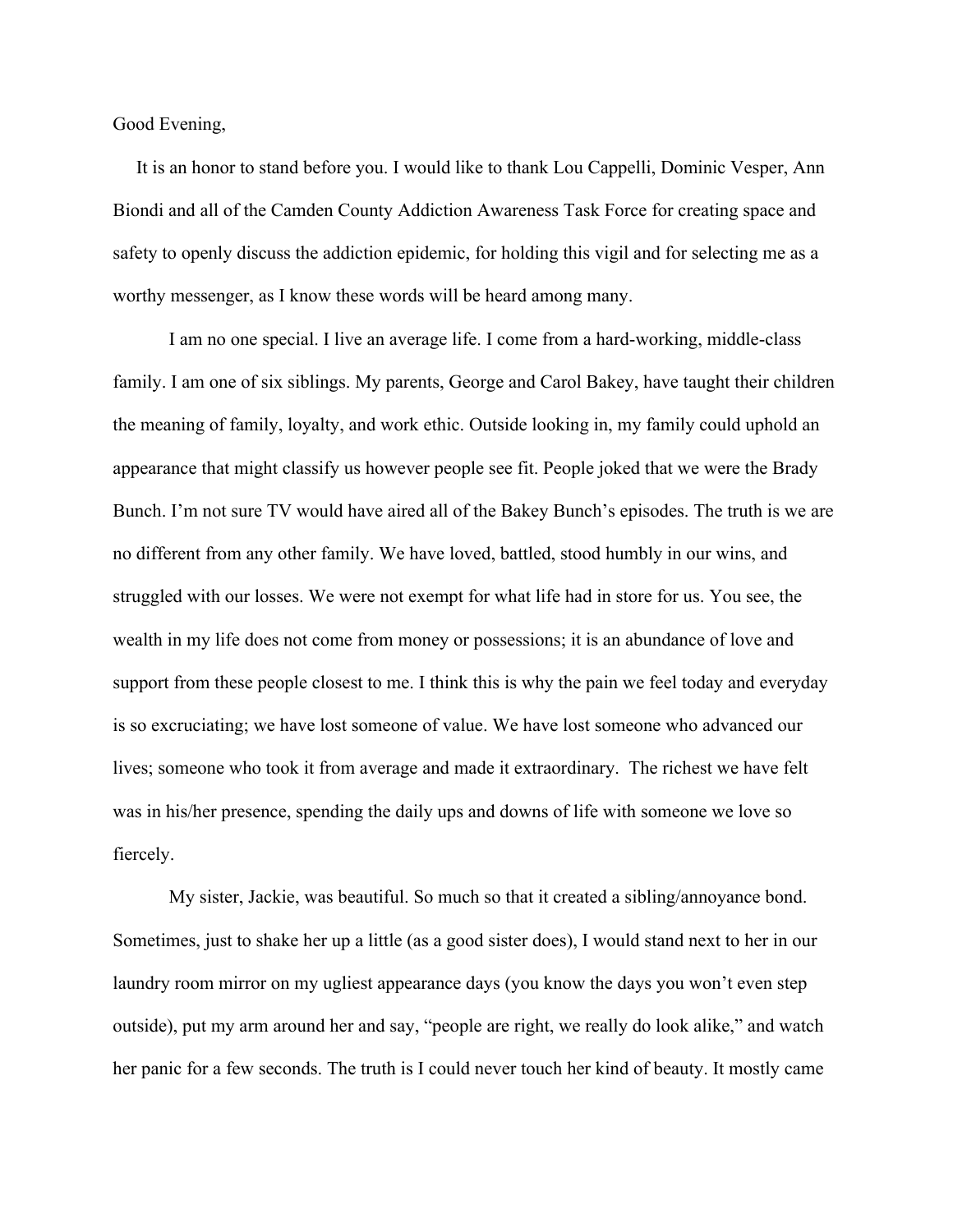from her overall innocence, intelligence, and respect for her own self. She knew her worth and stood for what was right; an example most women should have. I wish it didn't take me as long as it did to understand her life's message. Jackie, I do now, and I thank you.

I don't need to tell you that despite Jackie's brightest days, she also battled the darkest ones. Depression got the best of her, as well as its right-hand man, addiction. I'm not sure any of my family members saw this coming. Jackie was our straight-A student and our straight-laced sibling. She was quick to call us out on our wrong-doings and quick to remove herself from any situation that didn't fit her standards. After a serious car accident, a misdiagnosed injury, and prescribed pain-killers, the Jackie we knew, just didn't function the same. As a roommate, I begged and bribed Jackie to conquer the darkness. I fought a hard fight, but as you might know, I wasn't fighting Jackie, I was fighting her demons in hopes she would find some fight, too. On February 13, 2007, I found Jackie on our bathroom floor. I watched her suffer in pain and heard what I didn't know would be her last thoughts: apologies and fear. Within 24 hours, my family and I stood by her in her final moments. On February 14, 2007, we lost Jackie, at the young age of twenty-five.

I was nineteen years old when Jackie passed. At nineteen I learned pain. I learned shock. I learned anger, sadness, fear, and regret. I learned how to stand. Basic motions and emotions had to be revisited, felt, and conquered.

I am not here to tell you of some rising-up story. I am not here to glorify grief or to make light of anyone's pain. Instead, I am here to acknowledge you and your hurt. Your world has been forever altered, as if spinning on a different axis now, while the rest of the world carries on. I am here to let you know that healing in its truest form isn't glamorous, but it is possible, and it is worth it. There is light, and as overwhelming or cliche as it might sound, it's within you.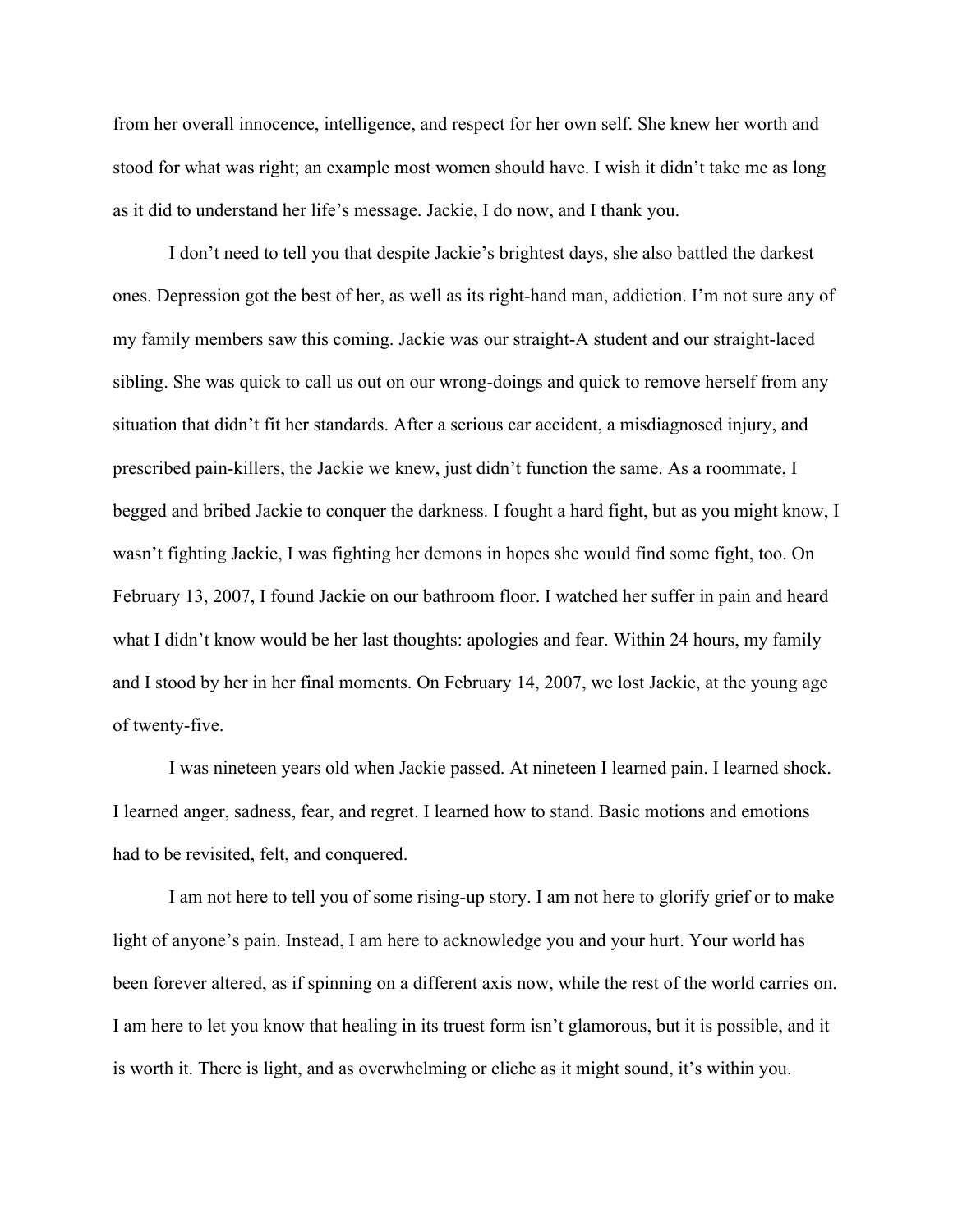Over the first handful of years in Jackie's absence, I was simply surviving, powering through life, head down, getting to my next destination. Some days, the next best move was all I could make, and it was the right choice in order to get by. Honestly, you'll be amazed at how you performed daily activities in times of grief. I wish I could give you a nice visual of a staircase, to show you the progression of healing, but the realistic view wouldn't show you proper climbing nor a smooth process. It would look more like simple movements or steep climbs among broken, splintered, and missing steps. This one foot in front of the other method didn't hold for long. It was only temporary wound covering.

Several years later, the meltdowns began. Waves of pain, mostly the regret of failing to save someone so close to me, had me searching for peace. I began studying, consuming knowledge on depression, addiction, and psychology. Simple, non-formal education from a book or a phone helped me to understand pieces of Jackie that I couldn't see before. It reconstructed the damage done by addiction and restored the vision of who Jackie really was, before addiction robbed her. This was only half of the process.

Even though her image was renewed, I was still suffering; I was my own worst critic, juggling forgiveness and regret, staring down time, and seeing her face in my dreams. I had healed my memory of her, but I had failed to heal myself. So, the education started again. This time-the focus was on looking inward: asking myself the hard questions, owning up to my own accountability, understanding my pain from loving someone with an addiction, realizing my unhealthy need to save others, recognizing my emotions and reactions, and battling the inability to forgive myself. Let me tell you, this inner work was ugly and it brought me down several avenues, only to bring me back to this: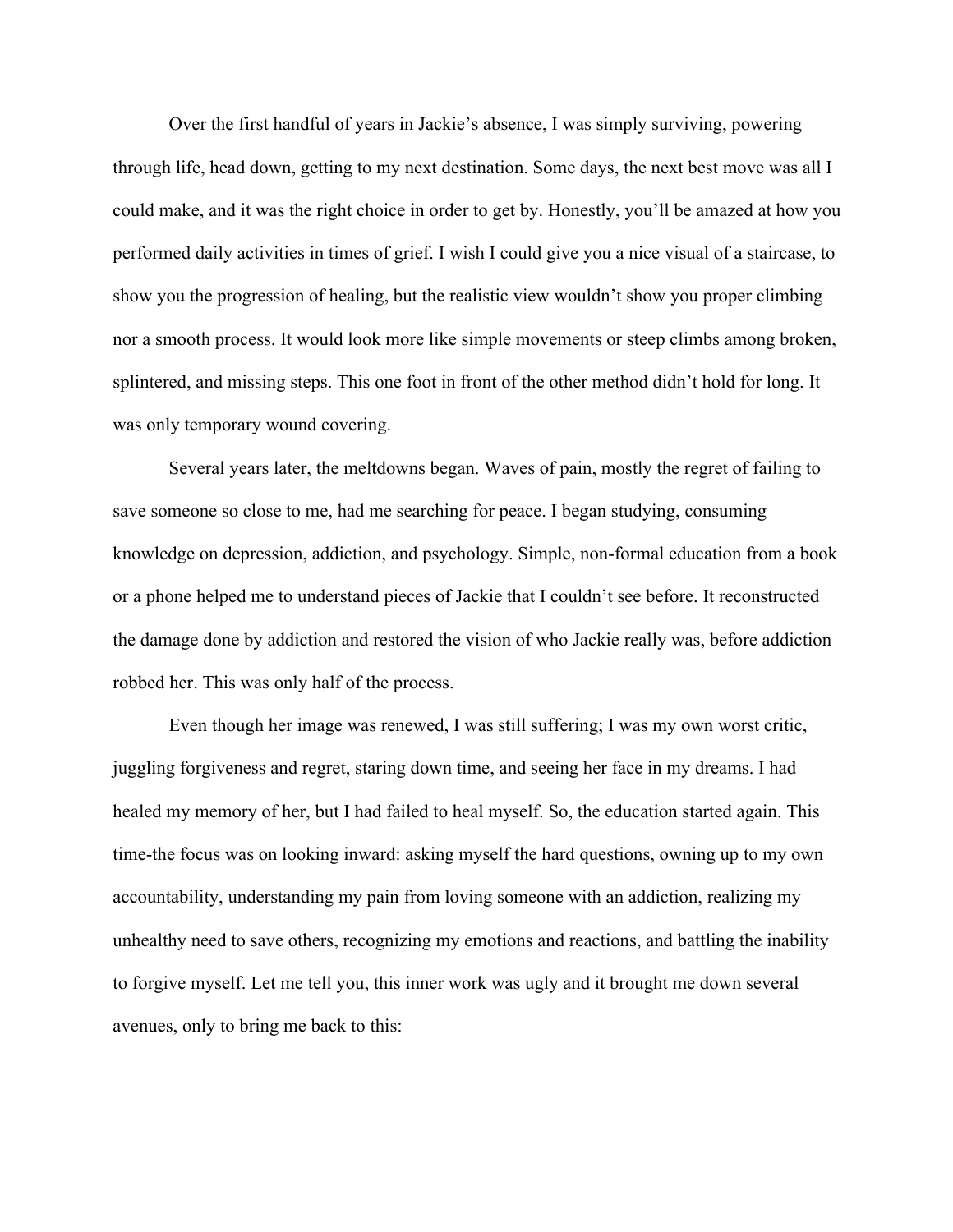We have suffered one of the greatest losses. We have experienced unfathomable pain, and yet, here we are, still going, still existing, still managing to balance life while mourning, missing, and aching. Take a moment, look around you. We are connected through loss, through sadness, through empathy, and in moving forward, through healing. It's powerful to be in this crowd and to physically, mentally, and emotionally know the heartache of the strangers standing by us right now. Take another moment. Close your eyes. Visualize your loved one. Remember his/her face. Picture him/her in his/her best form. Acknowledge the longing you have for him/her and the sadness that comes with his/her absence. Open your eyes. Look around again. I understand that no two pains are the same, but pain is pain nonetheless, and here we are, as one, knowing how each other one feels.

I am not here to tell you that healing is easy, because it is not. I am not here to tell you healing will not hurt, because it does. I am not here to tell you that you won't miss his/her voice or laugh, because you will. I am here to tell you that when you can, when you are ready to live simply beyond surviving grief, when you are ready to ditch the one foot in front of the other method, look inside yourself. Ask yourself the hard questions. Read the books. Write the feelings. Know what upsets you. Know what you need to bring to the surface. Listen to the stories of others. Begin to forgive. There is a path to healing, and it is up to us to choose it. Once we mend ourselves, we can open the doors of discussion. We can break the stigmas. We can uncover the cover-ups. So, heal the image of the person you lost. Bring them back to the memory they deserve. Then heal yourself. Bring yourself back to the you that you deserve. It does not change the love you have for him/her. You will always miss and mourn his/her absence. That love, that longing, that will never go away, however it will come from a new place; it will come from a place of light that can only be found after your own staircase, your own educating, your